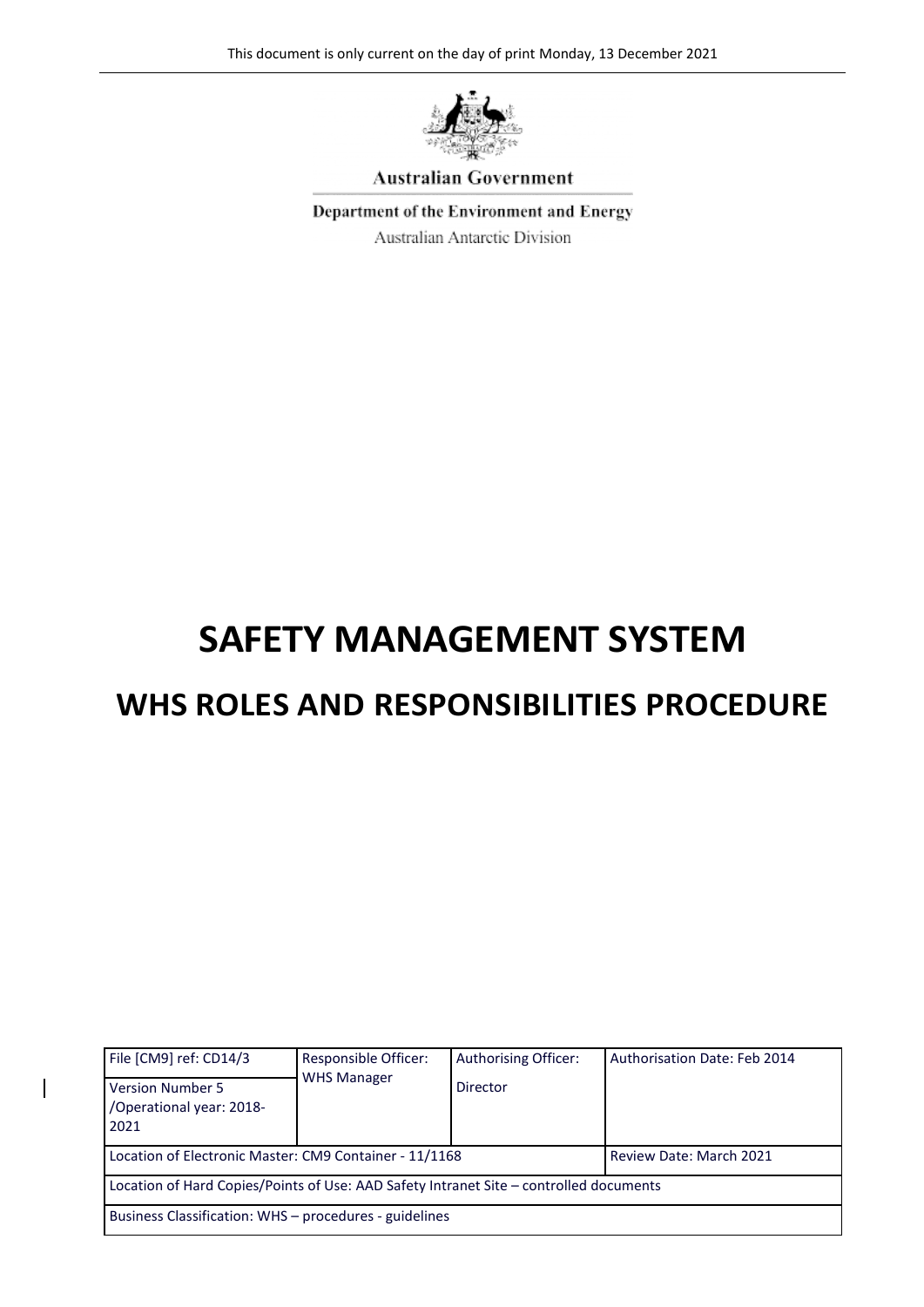#### **VERSION HISTORY**

| <b>Revision number</b> | <b>Year of operation</b> | <b>Authorisation date</b> | Date of next      |  |
|------------------------|--------------------------|---------------------------|-------------------|--|
|                        |                          |                           | review            |  |
|                        |                          |                           | 2008              |  |
|                        | 2009-2011                | Dec 2009                  | Aug 2011          |  |
|                        | 2011-2013                |                           | August 2013       |  |
|                        | 2014-2017                | Feb 2014                  | March 2017        |  |
|                        | 2018-2020                | August 2018               | <b>March 2021</b> |  |

#### **AMENDMENT HISTORY**

| Revision<br>number | ocation of<br>amendment (i.e.<br>page #, para #,<br>etc. | Addition /<br>deletion /<br>update | Description of<br>amendment                                                                             | Data amended | Author             |  |
|--------------------|----------------------------------------------------------|------------------------------------|---------------------------------------------------------------------------------------------------------|--------------|--------------------|--|
| $\overline{2}$     | <b>Various</b>                                           | Update                             | Titles &<br>converted into<br><b>AAD document</b><br>control format                                     | 2/12/2009    | <b>WHS Manager</b> |  |
| l3                 | <b>Various</b>                                           | Update                             | Reflect WHS Act<br>2011                                                                                 | 21/10/2011   | <b>WHS Manager</b> |  |
| 4                  | <b>Various</b>                                           | <b>Minor</b>                       | Review any<br>requirement<br>changes/update                                                             | 24/02/2014   | <b>WHS Manager</b> |  |
| 5                  | <b>Various</b>                                           | <b>Minor</b>                       | Administrative<br>changes, updated<br>5.2 to reflect<br>current Risk<br>Management<br><b>Guidelines</b> | 14/8/2018    | <b>WHS Manager</b> |  |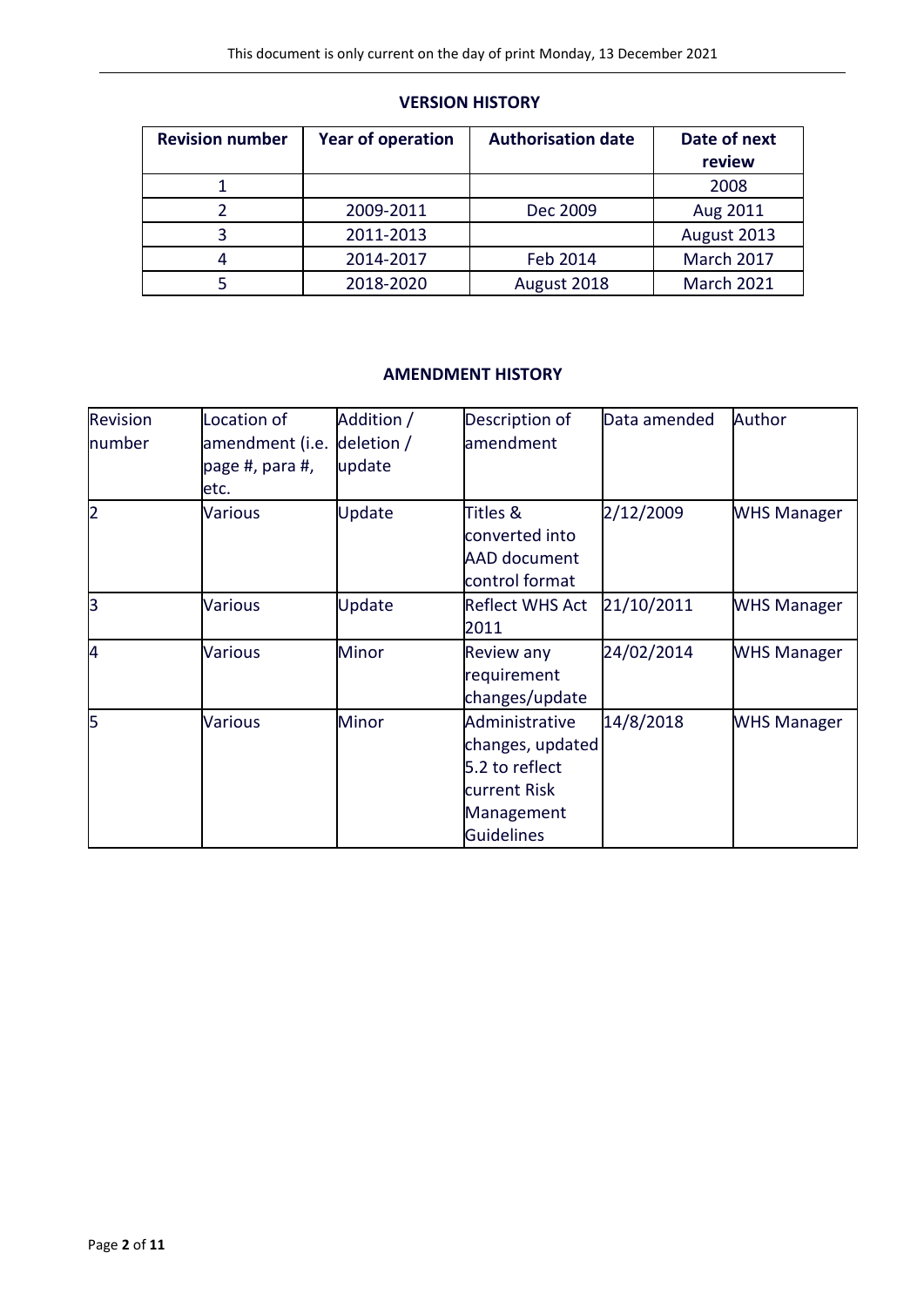#### **Contents**

| 6.2 Secretary, Deputy Secretary, AAD Director and the AAD Executive (Person in Control of a Business Undertaking |  |
|------------------------------------------------------------------------------------------------------------------|--|
| 6.3                                                                                                              |  |
| 6.4                                                                                                              |  |
| 6.5                                                                                                              |  |
| 6.6                                                                                                              |  |
| 6.7                                                                                                              |  |
|                                                                                                                  |  |
| TABLE 1: Summary of Legal WHS Responsibilities for Different Levels Within the AAD 10                            |  |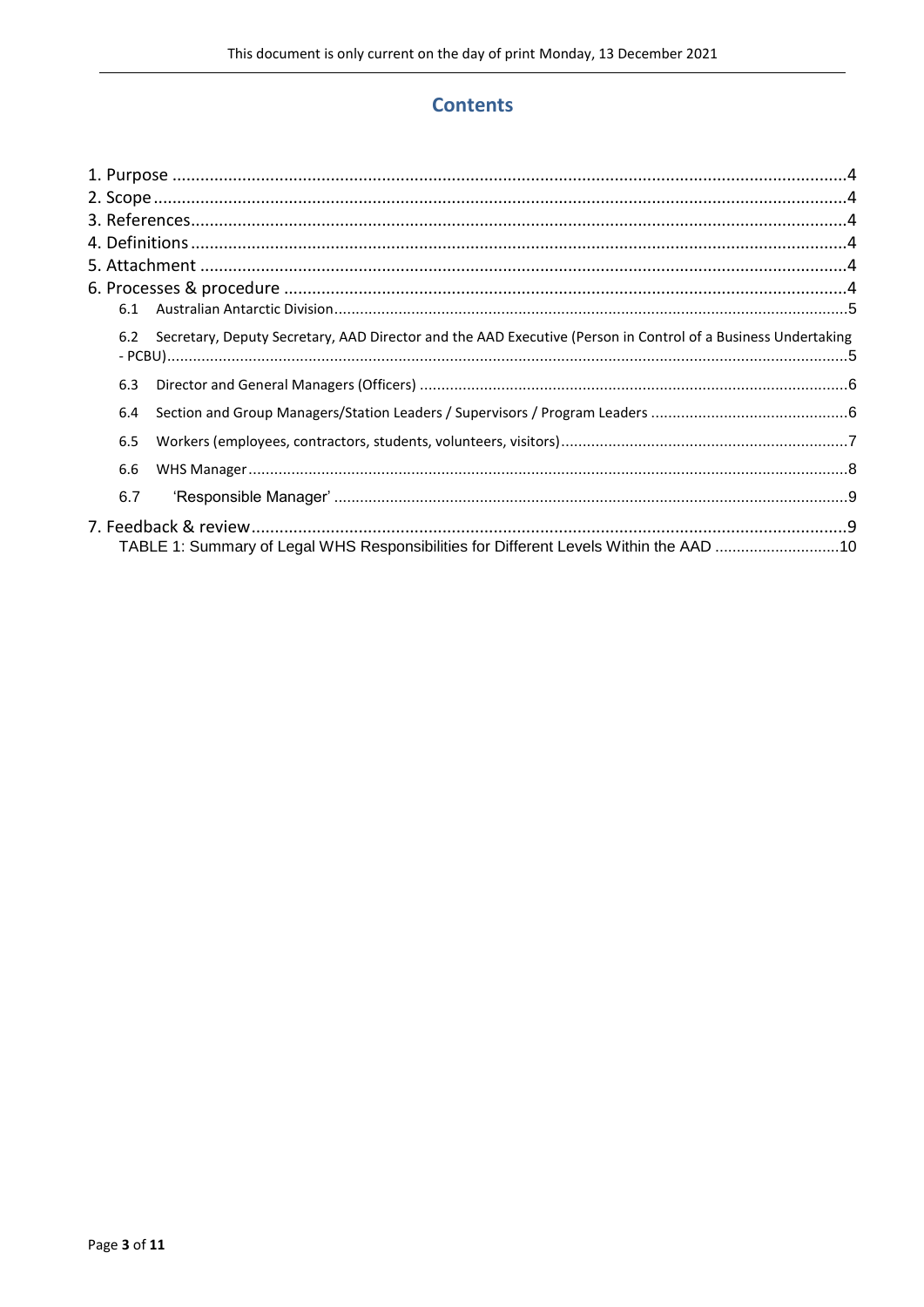### **WHS ROLES AND RESPONSIBILITIES PROCEDURE**

<span id="page-3-5"></span><span id="page-3-4"></span><span id="page-3-3"></span><span id="page-3-2"></span><span id="page-3-1"></span><span id="page-3-0"></span>

| 1. Purpose                  | To describe the general accountabilities, authority and duties of<br>individuals with respect to Work Health and Safety (WHS) at the<br>Australian Antarctic Division (AAD).                                                                                                                                                                                                                                                                                                                                                                                                                                                                                                                                                                                                                                                                                                                                                                                                                       |
|-----------------------------|----------------------------------------------------------------------------------------------------------------------------------------------------------------------------------------------------------------------------------------------------------------------------------------------------------------------------------------------------------------------------------------------------------------------------------------------------------------------------------------------------------------------------------------------------------------------------------------------------------------------------------------------------------------------------------------------------------------------------------------------------------------------------------------------------------------------------------------------------------------------------------------------------------------------------------------------------------------------------------------------------|
|                             | It is expected that branch documentation, manuals, management<br>plans and position profiles will further elaborate specific WHS roles<br>and responsibilities.                                                                                                                                                                                                                                                                                                                                                                                                                                                                                                                                                                                                                                                                                                                                                                                                                                    |
| 2. Scope                    | Legal WHS responsibilities for AAD workers at different levels of<br>authority and accountability.                                                                                                                                                                                                                                                                                                                                                                                                                                                                                                                                                                                                                                                                                                                                                                                                                                                                                                 |
| 3. References               | AAD organisational structure                                                                                                                                                                                                                                                                                                                                                                                                                                                                                                                                                                                                                                                                                                                                                                                                                                                                                                                                                                       |
|                             | Work Health and Safety Act 2011                                                                                                                                                                                                                                                                                                                                                                                                                                                                                                                                                                                                                                                                                                                                                                                                                                                                                                                                                                    |
|                             | Work Health and Safety Regulations 2011                                                                                                                                                                                                                                                                                                                                                                                                                                                                                                                                                                                                                                                                                                                                                                                                                                                                                                                                                            |
|                             | Comcare guidance documents                                                                                                                                                                                                                                                                                                                                                                                                                                                                                                                                                                                                                                                                                                                                                                                                                                                                                                                                                                         |
| 4. Definitions              | <b>Due Diligence</b> – includes taking reasonable steps to acquire and<br>maintain knowledge of WHS matters, an understanding of the nature<br>of operations and hazards and risks and ensuring resources and<br>process are in place to minimise hazards and risks.<br>Officer - An officer of a business or undertaking conducted by the<br>Commonwealth is a person who makes, or participates in making,<br>decisions that affect the whole or a substantial part of that particular<br>business or undertaking. The question of who is an officer of a<br>business or undertaking conducted by the Commonwealth is a<br>question of fact to be determined on a case-by-case basis.<br>PCBU - Person conducting a business or undertaking' (PCBU), replaces<br>the 'employer' as principal duty holder. One or more persons may be<br>considered the PCBU excluding the Minister.<br>Worker - Workers include employees, contractors, students and<br>volunteers working for the Commonwealth. |
| 5. Attachment               | Table 1: Summary of legal WHS responsibilities for different levels<br>within the AAD                                                                                                                                                                                                                                                                                                                                                                                                                                                                                                                                                                                                                                                                                                                                                                                                                                                                                                              |
| 6. Processes &<br>procedure | WHS management will not be regarded as a separate function within<br>the AAD but will be integrated into the day to day activities of every<br>manager, supervisor and worker at every level of operation.                                                                                                                                                                                                                                                                                                                                                                                                                                                                                                                                                                                                                                                                                                                                                                                         |
|                             | The responsibility for implementing WHS policies and procedures will<br>pass to all levels of authority and accountability by way of the<br>established organisational structure of the AAD.                                                                                                                                                                                                                                                                                                                                                                                                                                                                                                                                                                                                                                                                                                                                                                                                       |
|                             | The responsibilities and duties for all personnel at the AAD reflect the<br>statutory obligations imposed by legislation as well as the AAD's                                                                                                                                                                                                                                                                                                                                                                                                                                                                                                                                                                                                                                                                                                                                                                                                                                                      |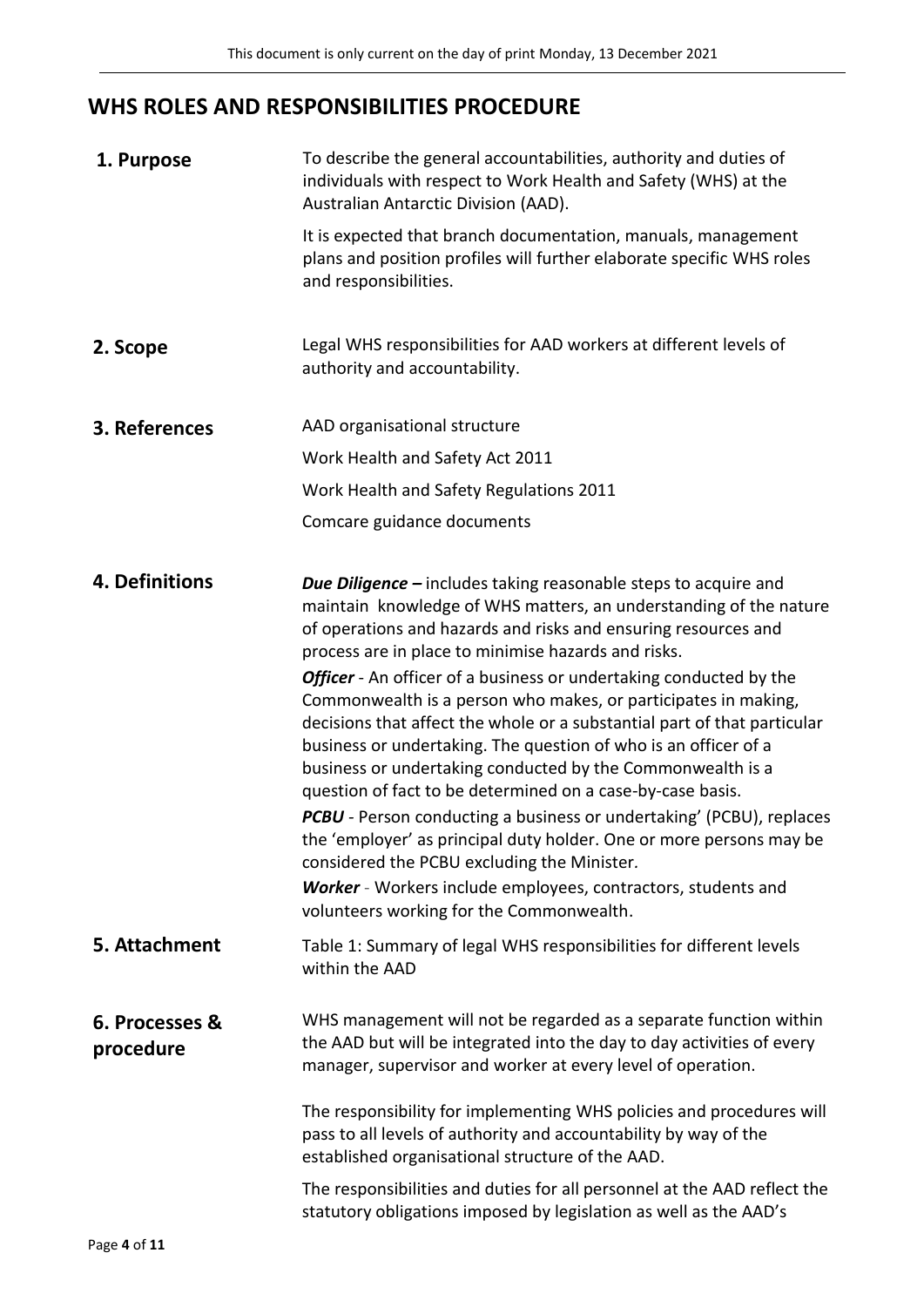expectation in relation to specific roles within the AAD Safety Management System (SMS) for the various levels of authority and accountability within the organisational structure.

#### <span id="page-4-0"></span>**6.1 Australian Antarctic Division**

As individuals or as a body, the AAD must ensure that the activities of the AAD do not contravene the *Work Health and Safety Act 2011* and associated subordinate legislation.

Outlined below is a summary of WHS responsibilities for different levels within the AAD as outlined in the above mentioned Act and subordinate legislation.

The following section details the specific AAD responsibilities and activities for different levels and groups in order to meet the legal responsibilities outlined in Table 1 attached.

#### <span id="page-4-1"></span>**6.2 Secretary, Deputy Secretary, AAD Director and the AAD Executive (Person in Control of a Business Undertaking - PCBU)**

Whilst able to delegate authority within the SMS, the PCBU is ultimately responsible for the health and safety of all AAD workers at work.

PCBU has the responsibility to ensure, so far as is reasonably practicable, the effective implementation of all relevant policies and procedures that address the WHS program within AAD operations.

The Director and the Executive are responsible for the implementation of the AAD's WHS Policy and so far as reasonably practicable must ensure:

- Budgetary provision is made to enable the establishment and maintenance of a safe and healthy working environment within all branches and work sites of the AAD, including the provision and maintenance of safe plant and structures
- Appropriate delegations are made to branch and section managers, team leaders and supervisors for WHS responsibilities
- No s*evere or high risk* (refer risk management framework) research or operational work is undertaken until a risk assessment of the work is completed and the Director, AAD Executive or General Manager is satisfied that the hazards associated with the work are controlled as far as is reasonably practicable and are acceptable
- Observance of AAD's WHS policy by workers (staff, students, contractors, volunteers and visitors) of the AAD
- Workers are provided with appropriate information, instruction, training and supervision to enable them to work safely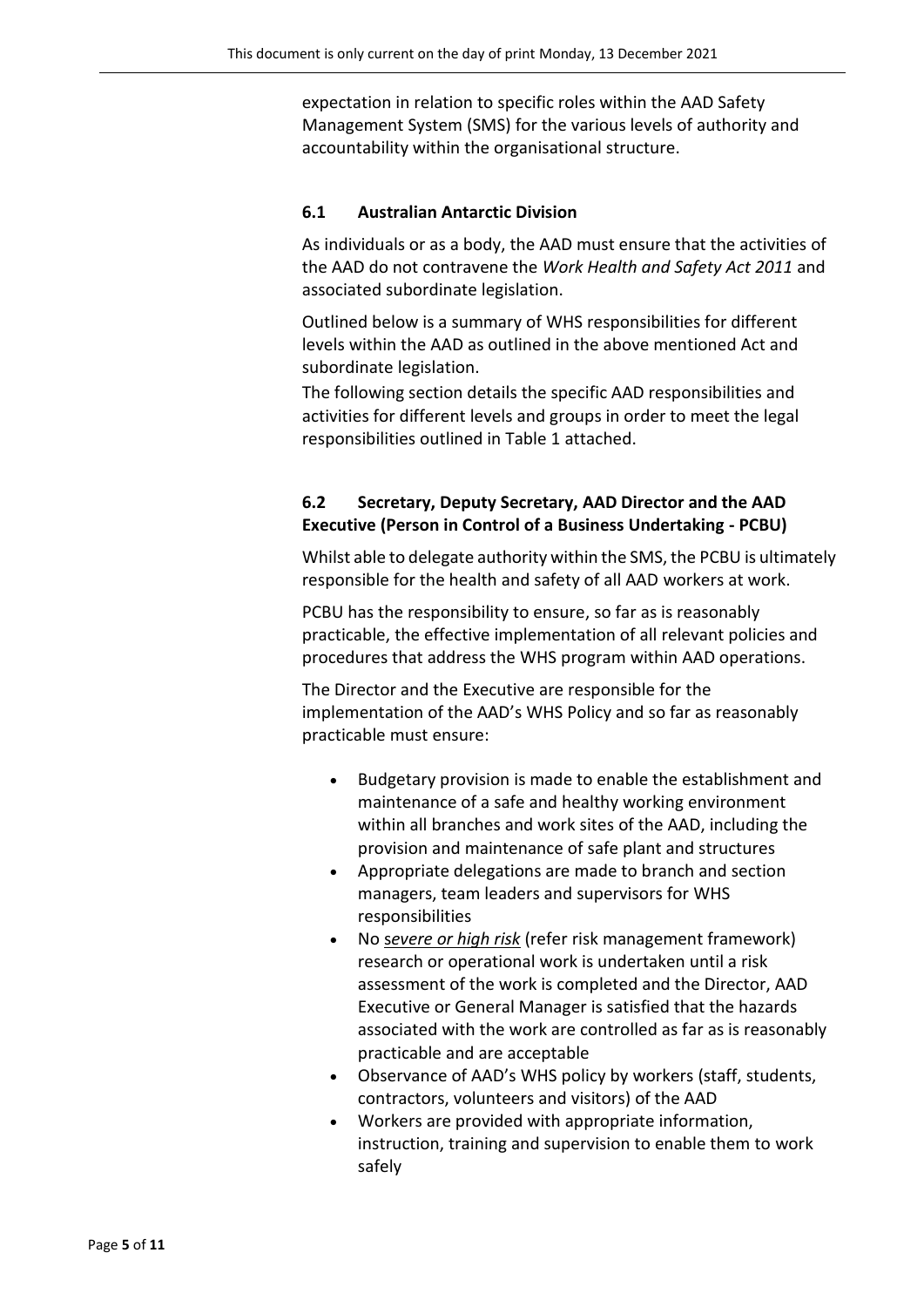- Any WHS incident that occurs is notified using the AAD's IHIS (Incident, Hazard and Improvement Suggestion) notification process
- Any WHS incident is investigated to ensure correction of deficiencies and facilitate continuing improvement to safety management practices
- Prompt response is made to WHS recommendations received from the WHS Committee
- Monitoring is undertaken to prevent illness and injury.

#### <span id="page-5-0"></span>**6.3 Director and General Managers (Officers)**

The Director and General Managers must exercise due diligence to ensure all reasonable steps are taken to eliminate health and safety hazards from the workplace. Where hazard elimination cannot be achieved, steps must be taken to minimise the risk associated with those hazards. In discharging this duty, Officers must acquire and keep up to date knowledge of work health and safety matters, gain an understanding of the nature of the hazards and risks associated with those operations and shall verify that the following actions have been undertaken and achieved :

- Buildings, fabric, facilities, plant, equipment and emergency equipment is adequate, safe, effective, in compliance with relevant standards and suitable for the types of works to be carried out
- Adequate resources, including financial provisions, are available for the maintenance of health and safety practices associated with the above
- WHS procedures are documented, including emergency procedures
- WHS risk management and inspection programs are carried out
- Workers are inducted and trained
- Workers have access to all necessary health and safety information
- Health and safety incidents are actioned in an appropriate and timely manner
- Consultation occurs with workers when dealing with health and safety matters
- Health and safety, including public health issues is promoted.

#### <span id="page-5-1"></span>**6.4 Section and Group Managers/Station Leaders / Supervisors / Program Leaders**

A person in control of a work group has a particular WHS responsibility for ensuring that work which the manager/supervisor/ leader is directing is carried out in ways that safeguard the health and safety of workers (staff, contractors and visitors).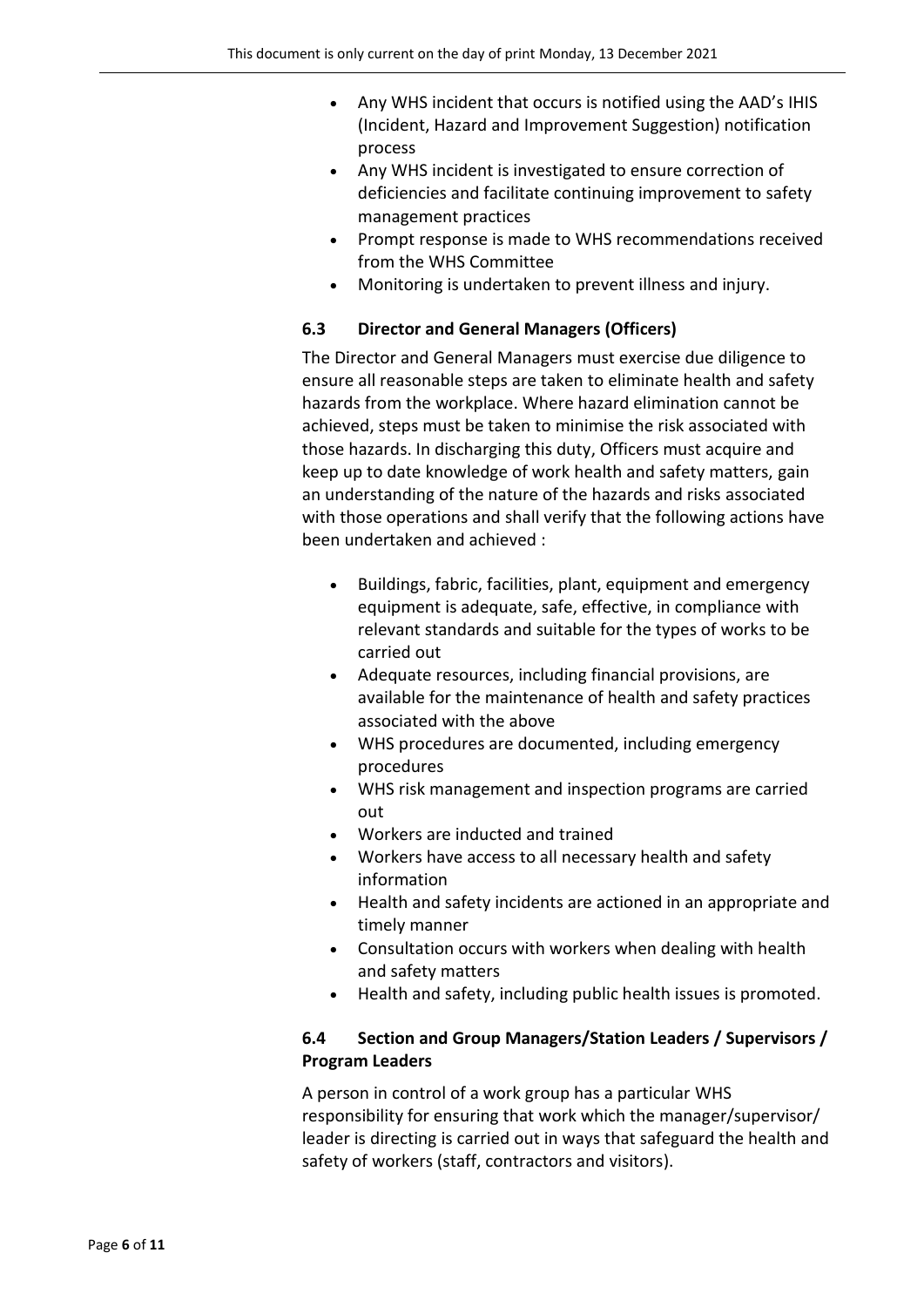To meet this responsibility the section manager/supervisor/ leader is to:

- Implement WHS policies and procedures
- Ensure all hazards are identified
- Not allow work to be undertaken if the hazards associated with the work are not effectively controlled
- Document all work procedures, including risk assessments
- Arrange for workers to be instructed in the WHS aspects, including risk assessments and control practices of the work procedures
- Initiate staff training in WHS
- Inform their supervisor and the WHS Manager of any deficiencies identified in the system of work
- Ensure that good housekeeping standards are maintained
- Advise workers of the AAD's Incident Hazard and Improvement Suggestion notification process for any identified hazards, incidents and improvements
- Cooperate with the WHS Committee members and health and safety representative of the work area in facilitating, understanding and improving WHS matters
- Undertake investigations into workplace incidents.

#### <span id="page-6-0"></span>**6.5 Workers (employees, contractors, students, volunteers, visitors)**

While responsibility for WHS at the AAD is a prime function of all levels of management, each worker, contractor or visitor has a parallel responsibility to ensure that his or her own work activities are conducive to good WHS by:

- Taking personal action to eliminate, avoid or minimise hazards
- Bringing to the attention of their supervisor or AAD contact any unsafe situation or procedure
- Promptly reporting any hazardous situations, and seeking assistance for any hazardous situations, that they cannot immediately rectify
- Reading, understanding and complying with all work procedures and instructions
- Active participation in WHS training and induction programs
- Making proper use of all safety devices and personal protective equipment
- Seeking information and advice where necessary before carrying out new or unfamiliar work
- Maintaining dress and Personal Protective Equipment (PPE) standards appropriate or required for the work being undertaken
- Being familiar with emergency and evacuation procedures and the location, and use, of emergency equipment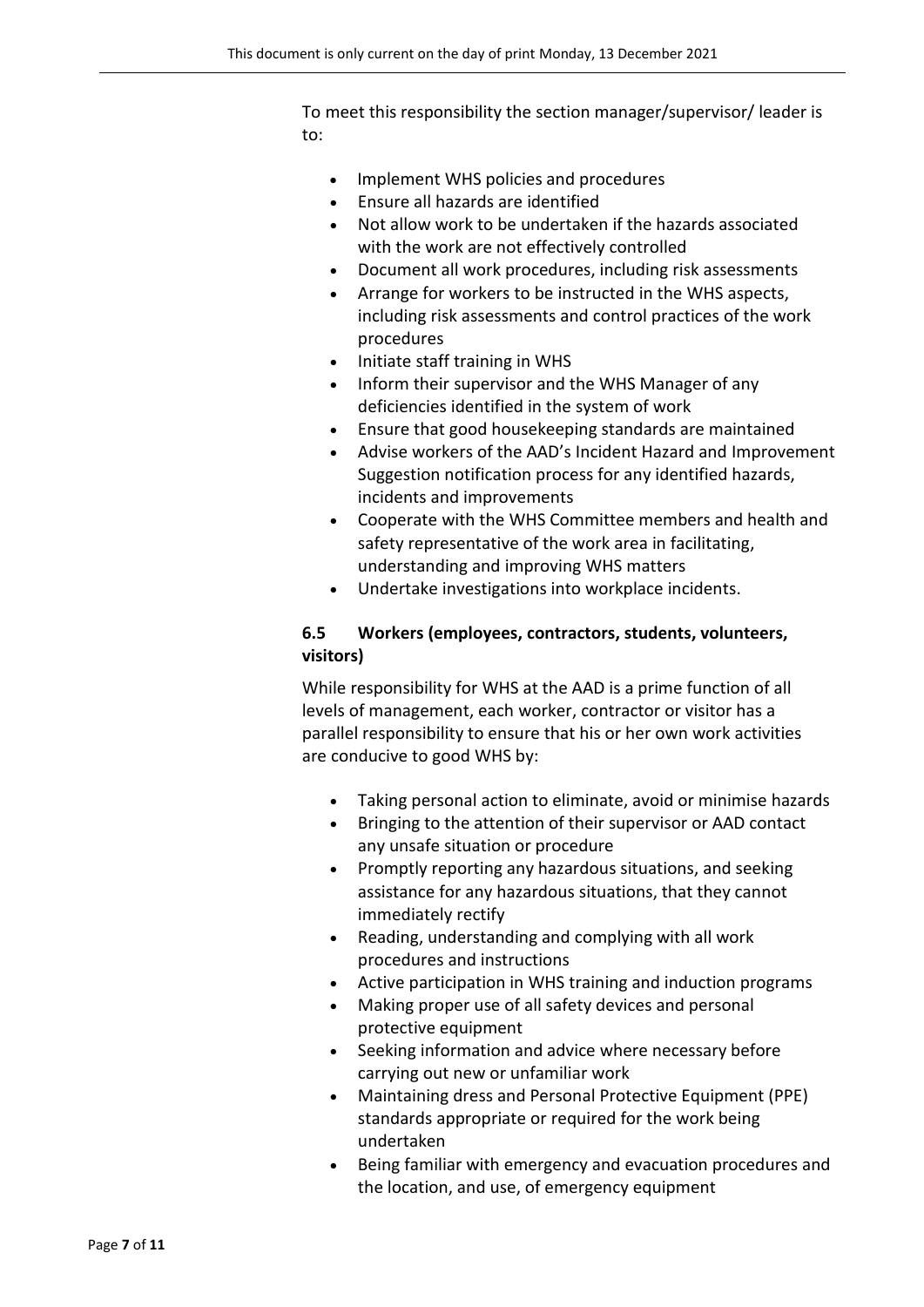- Using the AAD's Incident, Hazard, Improvement and Suggestions notification process to notify hazards, incidents, injuries or exposures
- Being aware of the WHS Committee members and health and safety representative for the work area.

Workers must take reasonable care to avoid placing themselves and others at risk through their actions or omissions.

#### <span id="page-7-0"></span>**6.6 WHS Manager**

The WHS Manager provides professional support (both policy and practice) to the AAD's Safety Management System. The WHS Manager is available to provide advice to workers (management, staff, contractors and visitors) on:

- Hazard identification, risk assessment and risk control issues
- Compliance matters related to Work Health and Safety
- Policy interpretation and procedural, training, inspection and audit requirements of the AAD's Safety Management System

The responsibilities of the WHS Manager include:

- Providing advice to the AAD on WHS issues through the development of policies and procedures
- Provision and maintenance of generic WHS hazard identification management procedures
- Provision and maintenance of generic WHS risk management procedures for the hazards associated with AAD activities
- Initiation, development and oversight of staff networks to communicate, consult and promote WHS matters
- Liaise with WHS regulatory authorities
- Advise on the safe use, storage and disposal of hazardous materials
- Advise on the safe use and maintenance of plant
- Provision of training in WHS risk management procedures
- Design and undertaking of an audit function to regularly assess and report on all elements of the AAD's SMS
- Provide advice on WHS matters, including design, evaluation and investigation services related to worksites and work procedures
- Establishment and maintenance of an WHS incident notification system
- Reporting on appropriate WHS performance indicators
- Investigation of incidents and injury experience and work health problems in the AAD and advising on what remedial action should be taken
- Provision of monitoring of work environments and organising health surveillance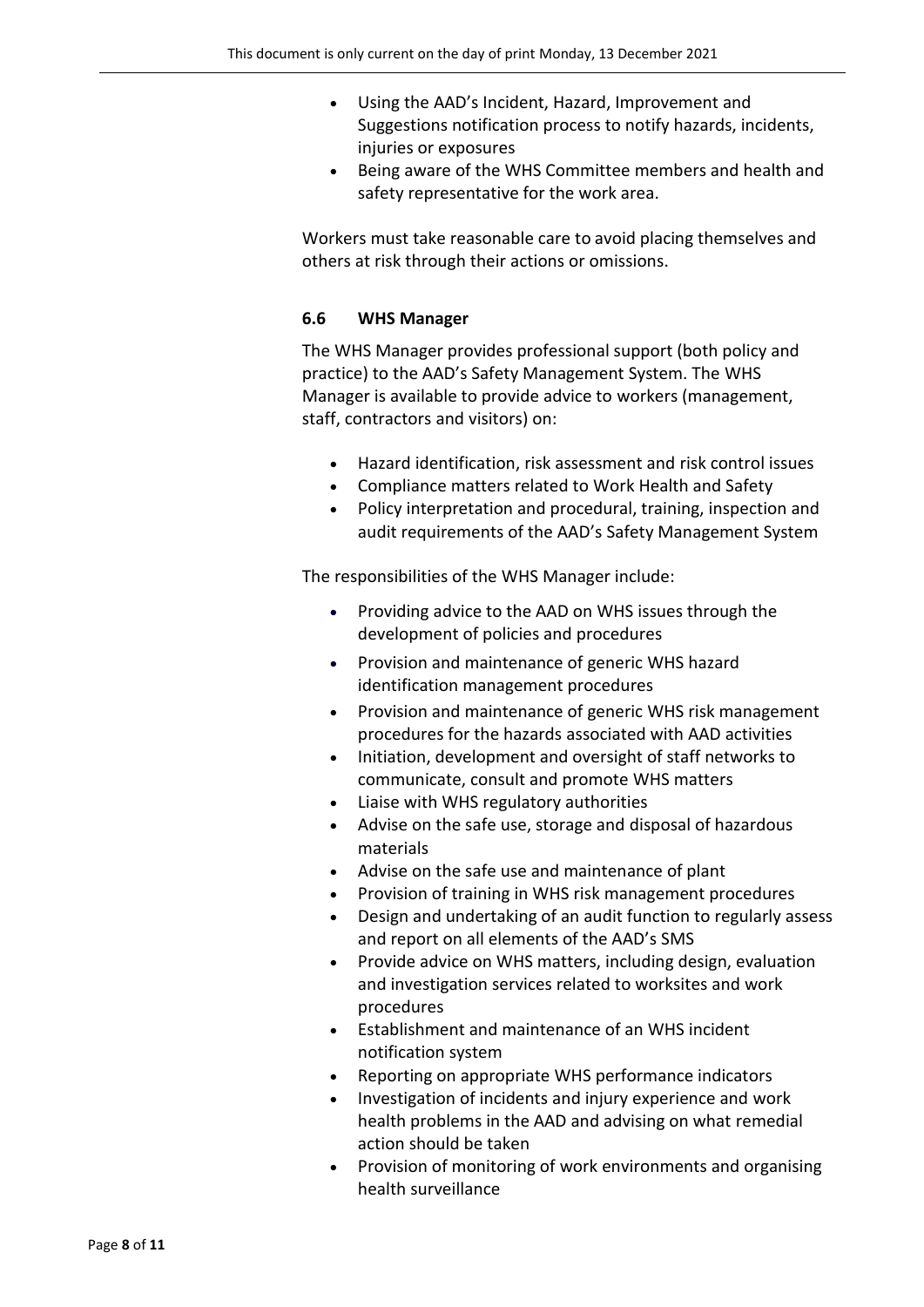- Checking the WHS aspects of plans for new buildings and for the renovation and alteration of existing facilities
- Visiting all branches and sections of the AAD on a regular basis for health and safety discussions, evaluations and audits
- Promoting an interest in, and action on, work health and safety matters.

In undertaking these responsibilities the WHS Manager will work closely with AAD management at all levels.

#### <span id="page-8-0"></span>**6.7 'Responsible Manager'**

If a person is nominated as the *Responsible Manager* in the Incident Hazard Improvement Suggestion reporting process, that person is responsible for ensuring effective corrective and preventive actions are determined and implemented and reviewed to ensure appropriateness.

#### <span id="page-8-1"></span>**7. Feedback & review** This policy will be reviewed as part of the overall SMS Review process or when necessary.

Workers can provide feedback via the WHS Committee and the Incident Hazard Improvement Suggestion reporting process.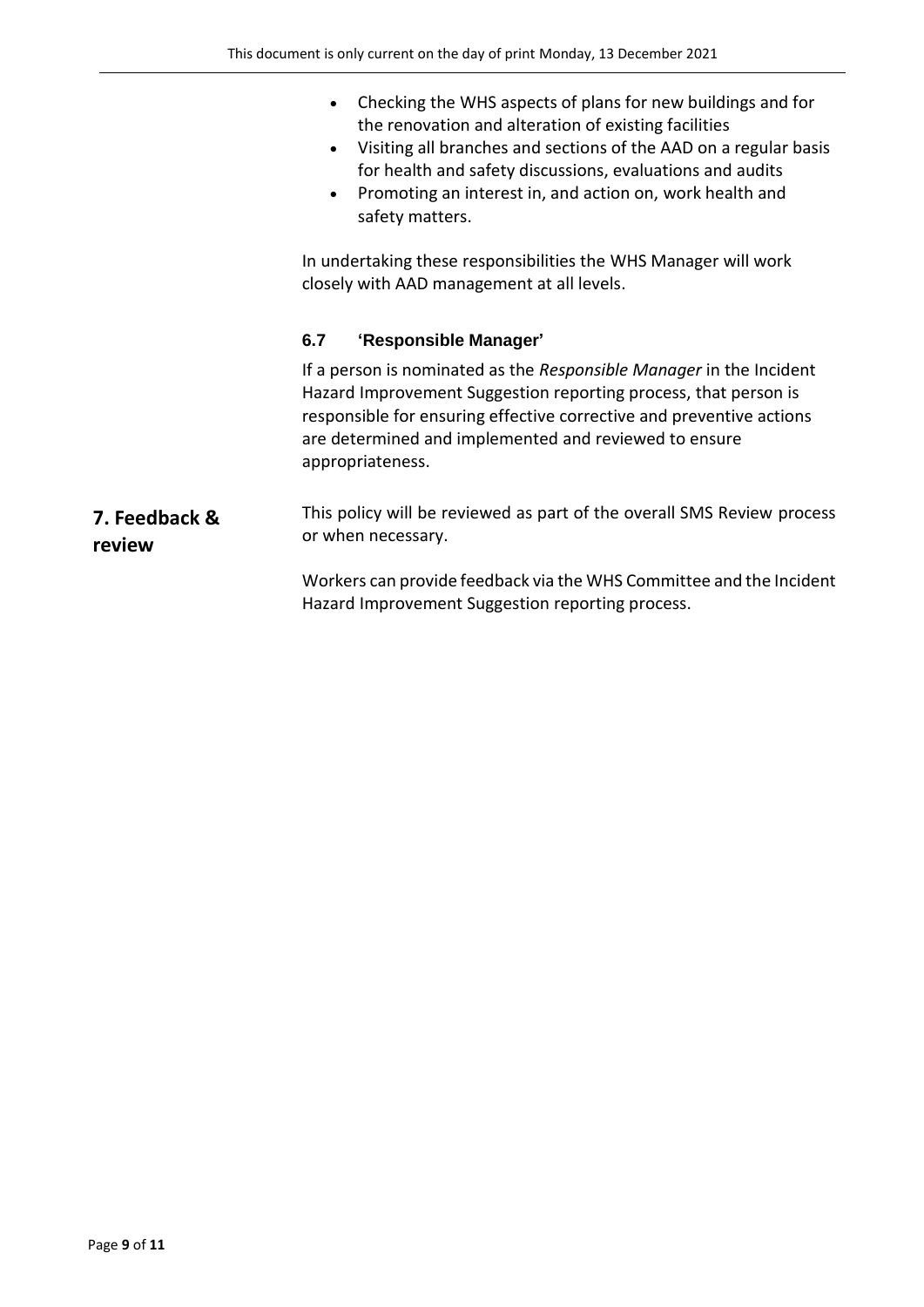#### **TABLE 1: Summary of Legal WHS Responsibilities for Different Levels Within the AAD**

<span id="page-9-0"></span>

| <b>RESPONSIBILITY</b><br><b>LEVEL</b> | <b>WHS Policy</b>                                                                                                                        | <b>Risk</b><br><b>Management</b><br>(RM)                                                                                                                                                                             | <b>Working</b><br><b>Environment</b><br>(Including<br>plant,<br>equipment<br>and systems<br>of work)                                                                                                                                             | <b>Safe Access</b><br>to and from<br>Workplace<br>and adequate<br>facilities                                                                                                                                                                                                                 | Safe Use,<br>Storage or<br>transport of<br>substances                                                                                                                                                                                  | <b>Consultation</b>                                                                                                                                                                                             | <b>Information</b><br>and training                                                                                                                                                                                                                                                                                                                                                         | <b>Emergency</b><br>and Incident<br>Response,<br><b>Notification/R</b><br>eporting and<br><b>Analysis</b>                                                                                                                                                                                                                             |
|---------------------------------------|------------------------------------------------------------------------------------------------------------------------------------------|----------------------------------------------------------------------------------------------------------------------------------------------------------------------------------------------------------------------|--------------------------------------------------------------------------------------------------------------------------------------------------------------------------------------------------------------------------------------------------|----------------------------------------------------------------------------------------------------------------------------------------------------------------------------------------------------------------------------------------------------------------------------------------------|----------------------------------------------------------------------------------------------------------------------------------------------------------------------------------------------------------------------------------------|-----------------------------------------------------------------------------------------------------------------------------------------------------------------------------------------------------------------|--------------------------------------------------------------------------------------------------------------------------------------------------------------------------------------------------------------------------------------------------------------------------------------------------------------------------------------------------------------------------------------------|---------------------------------------------------------------------------------------------------------------------------------------------------------------------------------------------------------------------------------------------------------------------------------------------------------------------------------------|
| <b>Director</b>                       | Endorse and<br>promote<br>principles of the<br><b>AAD WHS</b><br>Policy.                                                                 | Ensure AAD<br>wide RM System<br>is in place and<br>adequately<br>resourced.                                                                                                                                          | Ensure AAD<br>Systems function<br>to ensure and<br>monitor safe<br>plant, equipment<br>and methods of<br>work.                                                                                                                                   | Ensure AAD<br>wide<br>requirements and<br>processes exist<br>to enable safe<br>access to and<br>from AAD<br>workplaces and<br>adequate<br>facilities.                                                                                                                                        | Ensure AAD<br>wide policy and<br>procedures in<br>place for the safe<br>use, storage and<br>transportation of<br>substances.                                                                                                           | Ensure AAD<br>wide WHS<br>Consultation<br>Mechanisms<br>(e.g. WHS<br>Committees) are<br>in place and their<br>effectiveness is<br>reviewed.                                                                     | Ensure AAD<br>wide WHS<br>information and<br>training systems<br>are in place and<br>adequately<br>resourced.                                                                                                                                                                                                                                                                              | Ensure AAD<br>wide Emergency<br>and Incident<br>response,<br>notification and<br>reporting and<br>analysis systems<br>are in place and<br>adequately<br>resourced.                                                                                                                                                                    |
| <b>General Manager</b>                | Ensure<br>communication<br>and awareness<br>of the<br>requirements<br>detailed in the<br><b>AAD WHS Policy</b><br>within your<br>Branch. | Ensure Branch<br>compliance with<br>AAD RM<br>systems and<br>process.<br>Adequately<br>resource<br>implementation<br>of specific<br><b>Branch Level</b><br><b>Risk</b><br>Management<br>practices and<br>procedures. | Ensure Branch<br>compliance with<br>AAD wide<br>systems and<br>adequately<br>resource<br>implementation<br>of Branch<br>specific<br>processes and<br>procedures to<br>ensure and<br>maintain safe<br>plant, equipment<br>and systems of<br>work. | Ensure Branch<br>compliance with<br>AAD wide<br>systems and<br>adequately<br>resource<br>implementation<br>of Branch<br>specific<br>processes and<br>procedures to<br>ensure safe<br>access to and<br>from Branch<br>controlled work<br>areas and<br>provision of<br>adequate<br>facilities. | Ensure Branch<br>compliance with<br>AAD wide<br>systems and<br>adequately<br>resource<br>implementation<br>of Branch<br>specific<br>processes and<br>procedures for<br>the safe use,<br>storage or<br>transportation of<br>substances. | Ensure Branch<br>compliance with<br>AAD wide<br>systems and<br>adequately<br>resource<br>implementation<br>of Branch<br>specific<br>processes and<br>procedures to<br>enable<br>consultation on<br>WHS matters. | Ensure Branch<br>compliance with<br>AAD wide<br>systems and<br>adequately<br>resource<br>implementation<br>of Branch<br>specific<br>processes and<br>procedures to<br>ensure adequate<br>and appropriate<br><b>WHS Training</b><br>and access to<br>relevant and up<br>to date WHS<br>Information and<br>resources (e.g.<br>legislation,<br>International and<br>Australian<br>Standards). | <b>Ensure Branch</b><br>compliance with<br>AAD wide<br>systems and<br>adequately<br>resource<br>implementation<br>of Branch<br>specific<br>processes and<br>procedure to<br>ensure<br>emergencies and<br>incidents are<br>adequately<br>responded to,<br>notified, reported<br>and analysed<br>within the<br>specified<br>timeframes. |